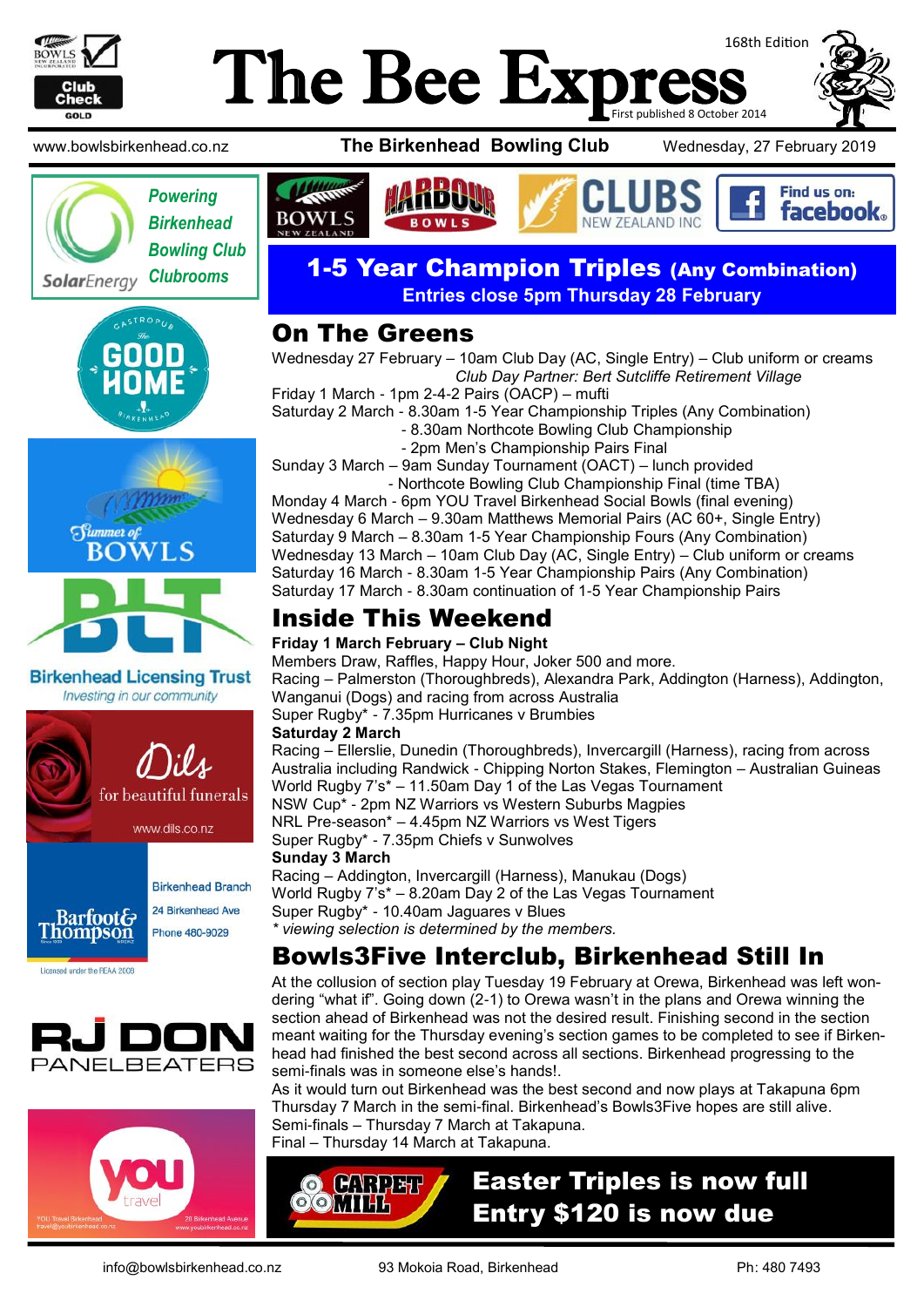

*<u>Ommie Swart Limited</u>* al Apparel & Products, Corporate Gifts sed Team & Club Uniforms M: 0275 297-297

# Sunday Triples (OACT) **9am Sunday 3 March - Lunch included**

Ph: Merv 021 0447627 or email: sunday@bowlsbirkenhead.co.nz

# Into Fruit Fly Territory

After finishing section play in second behind Beach Haven, Birkenhead had still done enough to make the quarter finals of Bowls North Harbour's 1-5 Year Twilight Interclub. The quarters, Birkenhead had been drawn Northcote at Northcote Tuesday 24 February. The side ventured down the hill into the territory of the fruit fly. Gary Wallace playing the singles easily accounted for Northcote's Ray Tomes after 12 ends, picking up two threes and one four in the race to twenty-one. The Pairs, Milika Nathan and Stacey Munro (s) started off down (5-1) after three ends but levelled the score (5-5) after five ends. Birkenhead pulled ahead (10-6), but Northcote came back to level the scores again (10-10) after eleven ends. The final five ends were all Birkenhead's pulling away to a comfortable win (17-10).

The Triples, Adam Richardson, Lauranne Croot and Robbie Henson (s) behind all the way (11-12) after twelve ends, picked up a six on the thirteenth end to jump in front (17- 12) with two ends to play. A one on the fourteenth and then dropping a four on the final end couldn't take the win from Birkenhead (18-16).

Next Tuesday it's semi finals time and Birkenhead take on Mairangi Bay White at a venue to be confirmed. The other semi sees Mahurangi East up against Beach Haven

# Members Draw \$250 Today 5-6pm Joker 500, Happy Hour 4.30-5.30pm

### A Glimmer of Hope

Birkenhead had two glimmers of hope on Saturday evening going into Sunday, one in both the Men's Centre Singles and Women's Centre Triples. Joseph Korkis had emerged the winner out of section nine in the Men's Singles, leaving Tommy Campbell, Grant Goodwin and Sean Mulholland to have Sunday off. The bye first up Sunday in post section at Takapuna had put Korkis into the last sixteen. Steve Cox had also progressed through his section to now meet Korkis for a spot in the quarters. Unfortunately this is where Korkis's dreams of a centre Singles title this season ended with Cox beating him (21-11).

Women's Centre Triples Milika Nathan, Adele Ineson and Mavis Smith (s) had made post section taking out their section against the trios of Sunnybrae's Mary Guldbrandsen, Mairangi's Jan Gledhill and Helensville's Deb Presland. For a spot in the semi-final Smith's triple had to get past Takapuna's Anne Dorreen, Robyne Walker and Trish Croot. The breaks didn't go Smith's way as they narrowly went down to Croot.

The Women's triples was eventually won by Orewa's Wendy Jensen skipping, Gail Dick at two and Jacqui Broderson at lead. Coot's trio took out the runners-up spot. The Men's singles is down to an all Orewa final between Wayne Wrack and Colin Rogan at a date and venue to be determined

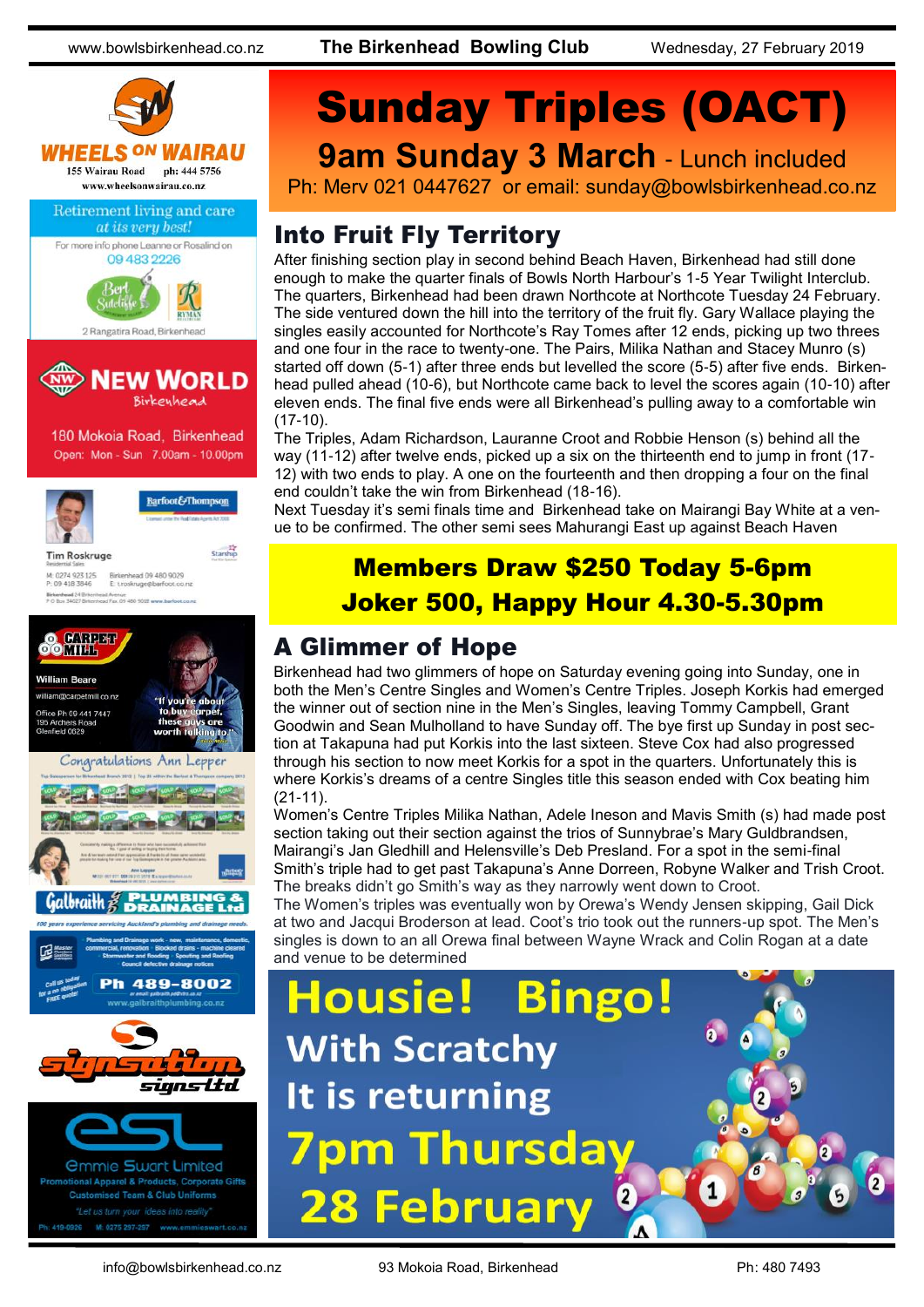

**AKARANA PUBLISHING COMPANY** 

**Sporting & General Publications** 

Ph: 419 7124



www.e-move.co.nz



**ASBESTOS MANAGEMENT PLANS** 



BIRKENHEAD Recreation Drive PH: 418 2424 Proudly Supporting Bowls Birkenhead www.birkenheadrsa.com



#### Investing in our community

# Men's' Championship Pairs Final 2pm this Saturday

### The March Continues

Late afternoon last Thursday saw this year's Handicap Singles come to its conclusion with third year bowler Adam Richardson up against second year bowler Milika Nathan. Richardson started off the championship, back in December, with a convincing win over fellow 1-5 year bowler Chand Nathan (21-11). Next up against Randall Watkins, it came down to the wire with the scores all tired up at twenty all, Richardson secured one shot and the win (21-20).

The semi-finals and Richardson was up against Doug Campbell. A slow start cost Campbell in the end. Richardson pulling off the win (21-17) and moved into the final, after almost squandering a big lead (19-6).

Milika Nathan's march to the title started back in round one with a decisive win over 1-5 year bowler Mari Hannan (21-0) . Round two and Mick Moodie's demise came at the hands of Nathan (21-8), Gary Wallace was the next to be eliminated, in the semi-finals going down (21-11) and Nathan was into the final, somewhere she is fast becoming very familiar with.

Nathan with a one shot start stepped out to a seven shot lead before Richardson got on the board (7-3). A two to Nathan and one to Richardson (9-4). Nathan increased her lead over the next four ends to be ten shots ahead (14-4). Ends traded over the final stages of the game with Nathan picking up five shots while Richardson picked up seven. Nathan comfortably ahead (19-11) just needing the two shots for the win, and it came on the eighteenth end to seal the victory (21-11). Nathan now has the Handicap Singles title to go with her 1-5 Year Women's Singles won back in January. With the 1-5 year triples (Saturday 2 March), fours (Saturday 9 March) and pairs (Saturday 16 March) to come, there are plenty more titles still to chase this season.

### To Park or Not To Park

Parking at the Club some days can be diabolical. Midweek tournaments suffer the hardest. While we have lost the parks in the school carpark during school days (their roll is growing) there is often a spare spot, but this must be cleared with Logan first. The Council has had a brain wave and changed the all-day parallel street parking directly in front of the Club to angular P120!. Alan sold his house so that was the end of parking behind it. In the last six months we have lost sixteen carparks and then the Council has suspended the lime scooters!

- **Club Parking:** There are parking spaces outside the clubrooms, but numbers are limited. For mid-week tournament days we try to keep these free for visiting teams. (We can double park in here as well – cars will need to be shifted at the end of the day if required, for those leaving). **The bar staff park** is to be left free for staff parking only.
- **Birkenhead Primary School Carpark:** The school car park can be used, **but not during school hours.** *Note – the school carpark is a tow away zone during school hours.*
- **Mokoia Road:** All day parking (free) is available on Mokoia Road from Huka Road to Colonial Road on the southern side of Mokoia Road.
- **Colonial Road (running down to Chelsea Estate):** Free all day parking available on both sides of the road, other than the topmost portion on the left hand side.
- **Highbury Bypass\*:** Free all day parking available on northern side of the road, available where indicated. Check road signs.
- **Mahara Avenue\*:** Free all day parking available on both sides of the road available where indicated. Check road signs.

*\* Access to the club can then be gained by crossing Highbury bypass and taking the walkway through to Mokoia Road (past the kindergarten). Turn left to the bowling club. Or via the rear gate at the top of the drive to the green keepers shed.*

And remember, carpooling saves petrol and car spaces, do check parking signs once parked. This information is a guide only, Birkenhead Bowling Club accepts no liability for illegally parked vehicles.

# **Every Friday is Club Night**

**Merv "The Swerve" spins the raffles from around 4.30 onwards, Happy hour 5 - 6pm, Joker 500 on sale from 4pm & drawn 6pm, Members Draw drawn between 5 - 7pm**